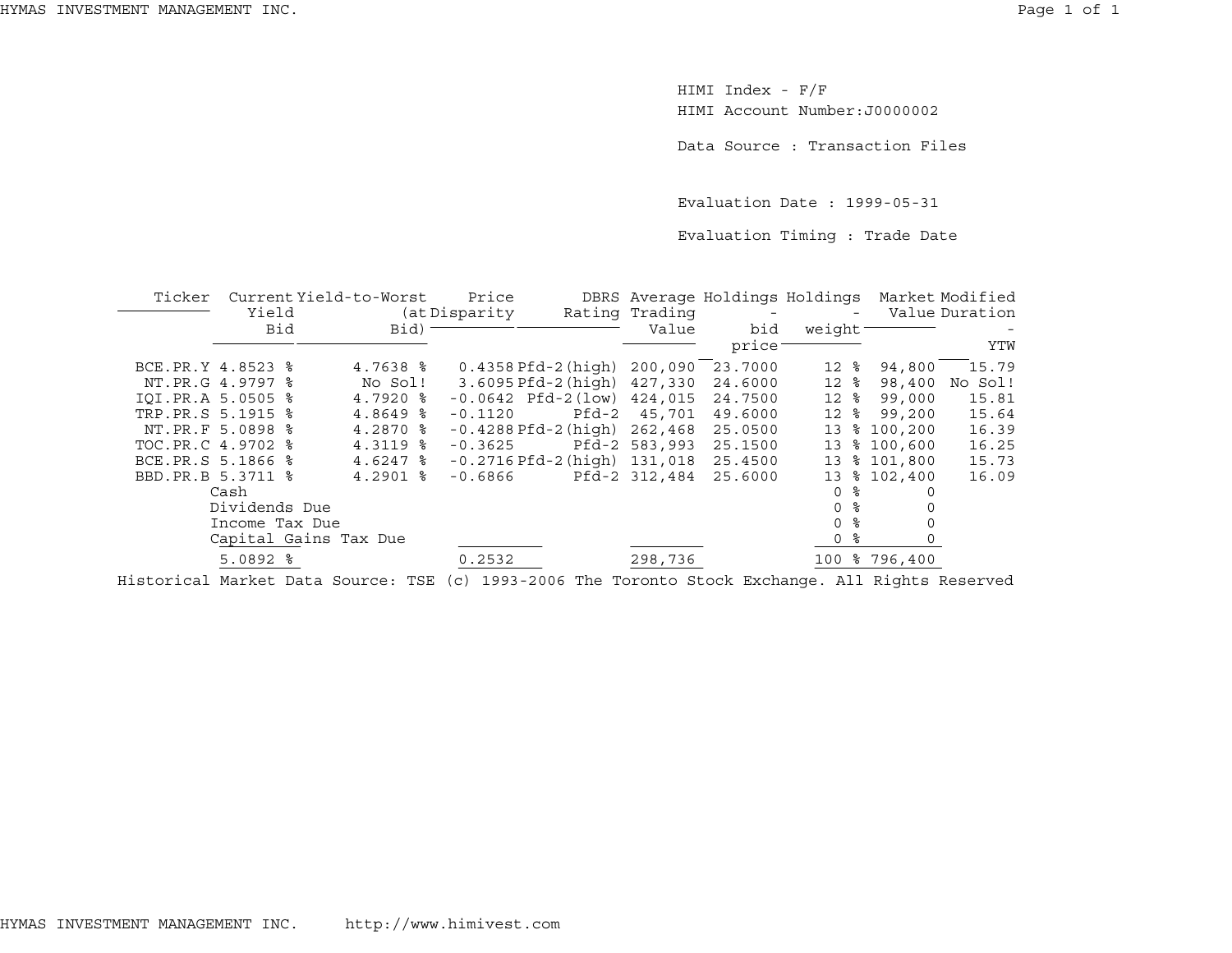HIMI Index - FloaterHIMI Account Number:J0000003

Data Source : Transaction Files

Evaluation Date : 1999-05-31

Evaluation Timing : Trade Date

| Ticker            | Yield          | Current Yield-to-Worst | Price<br>(at Disparity |       | Rating Trading | DBRS Average Holdings Holdings | $-$                | Market Modified | Value Duration |
|-------------------|----------------|------------------------|------------------------|-------|----------------|--------------------------------|--------------------|-----------------|----------------|
|                   | <b>Bid</b>     | Bid)                   |                        |       | Value          | bid                            | weight             |                 |                |
|                   |                |                        |                        |       |                | price                          |                    |                 | YTW            |
| TFC.PR.A 5.9932 % |                | $6.0996$ %             | $2.7274$ Pfd-2 (low)   |       | 38,380         | 18.2500                        | 21 %               | 73,000          | 13.66          |
| TOC.PR.B 4.9603 % |                | $5.0166$ %             | 0.8976                 | Pfd-2 | 52,289         | 22.0500                        | $25$ $\frac{6}{5}$ | 88,200          | 15.35          |
| PWF.PR.A 4.9157 % |                | $4.9402$ $\frac{6}{5}$ | $0.5808$ Pfd-1 $(low)$ |       | 50,381         | 22.2500                        | $25$ %             | 89,000          | 15.58          |
| AL.PR.E 6.1516 %  |                | $-18.4211$ %           | $2.4232$ Pfd-2 (low)   |       | 63,925         | 25.4000                        | 29                 | \$101,600       | 0.09           |
|                   | Cash           |                        |                        |       |                |                                | 0 %                | 0               |                |
|                   | Dividends Due  |                        |                        |       |                |                                | በ ፦                |                 |                |
|                   | Income Tax Due |                        |                        |       |                |                                | በ ፦                |                 |                |
|                   |                | Capital Gains Tax Due  |                        |       |                |                                | 0 %                |                 |                |
|                   | $5.5074$ %     | $-1.5468$ %            | 1.6378                 |       | 52,280         |                                |                    | 100 % 351,800   | 10.65          |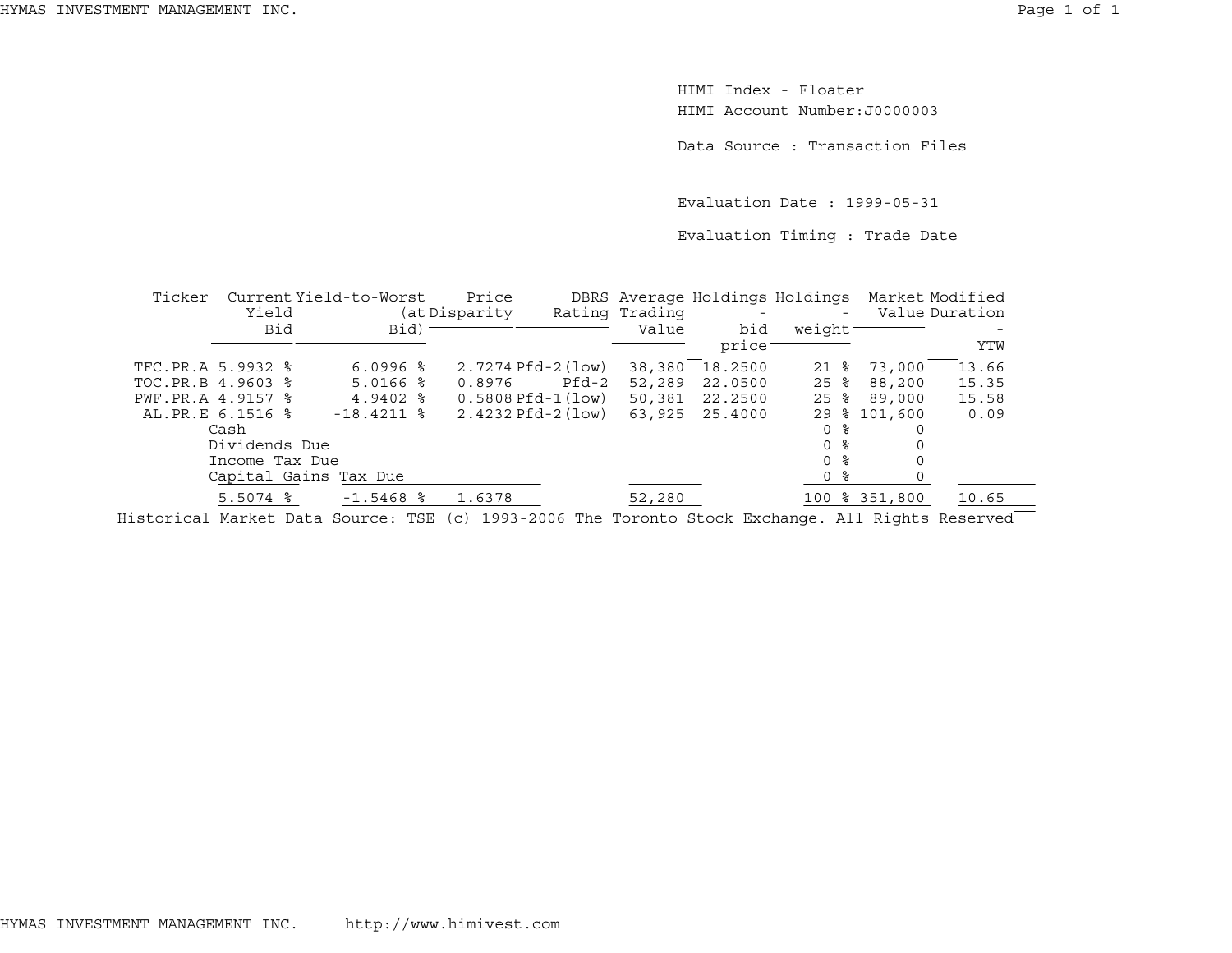HIMI Index - Perpetual (Premium) HIMI Account Number:J0000007

Data Source : Transaction Files

Evaluation Date : 1999-05-31

Evaluation Timing : Trade Date

| Ticker |                     | Current Yield-to-Worst | Price               | DBRS               |         | Average Holdings Holdings Market Modified |                |               |                |
|--------|---------------------|------------------------|---------------------|--------------------|---------|-------------------------------------------|----------------|---------------|----------------|
|        | Yield               | (at Disparity)         |                     | Rating             | Trading |                                           |                |               | Value Duration |
|        | <b>Bid</b>          |                        | Bid)                |                    | Value   | bid                                       | weight-        |               |                |
|        |                     |                        |                     |                    |         | price                                     |                |               | YTW            |
|        | ENB. PR. A 5.5000 % | $5.5244$ %             | $-1.6670$           | Pfd-2              | 192,493 | 25,0000                                   |                | 20 % 100,000  | 14.64          |
|        | CM.PR.P 5.4781 %    | $5.4541$ $8$           | -1.6752 Pfd-1(low)n |                    | 329,264 | 25.1000                                   |                | 20 % 100,400  | 14.47          |
|        | BMO.PR.D 8.9109 %   | $6.7824$ $\frac{8}{8}$ |                     |                    | 55,562  | 25.2500                                   |                | 20 % 101,000  | 0.38           |
|        | CP.PR.A 5.5830 %    | $5.6483$ $\frac{8}{3}$ | $-0.5700$           | Pfd-2 1,009,654    |         | 25.3000                                   |                | 20 % 101,200  | 6.91           |
|        | RY.PR.F 8.7891 %    | $5.6868$ $%$           |                     | 4.6364 Pfd-1(low)n | 55,574  | 25.6000                                   |                | 20 % 102,400  | 0.48           |
|        | Cash                |                        |                     |                    |         |                                           | 0 %            |               |                |
|        | Dividends Due       |                        |                     |                    |         |                                           | 0 <sup>8</sup> |               |                |
|        | Income Tax Due      |                        |                     |                    |         |                                           | - 옹<br>0       |               |                |
|        |                     | Capital Gains Tax Due  |                     |                    |         |                                           | 0 %            |               |                |
|        | $6.8614$ $%$        | $5.8198$ $%$           | 1.2772              |                    | 328,291 |                                           |                | 100 % 505,000 | 7.34           |
|        |                     |                        |                     |                    |         |                                           |                |               |                |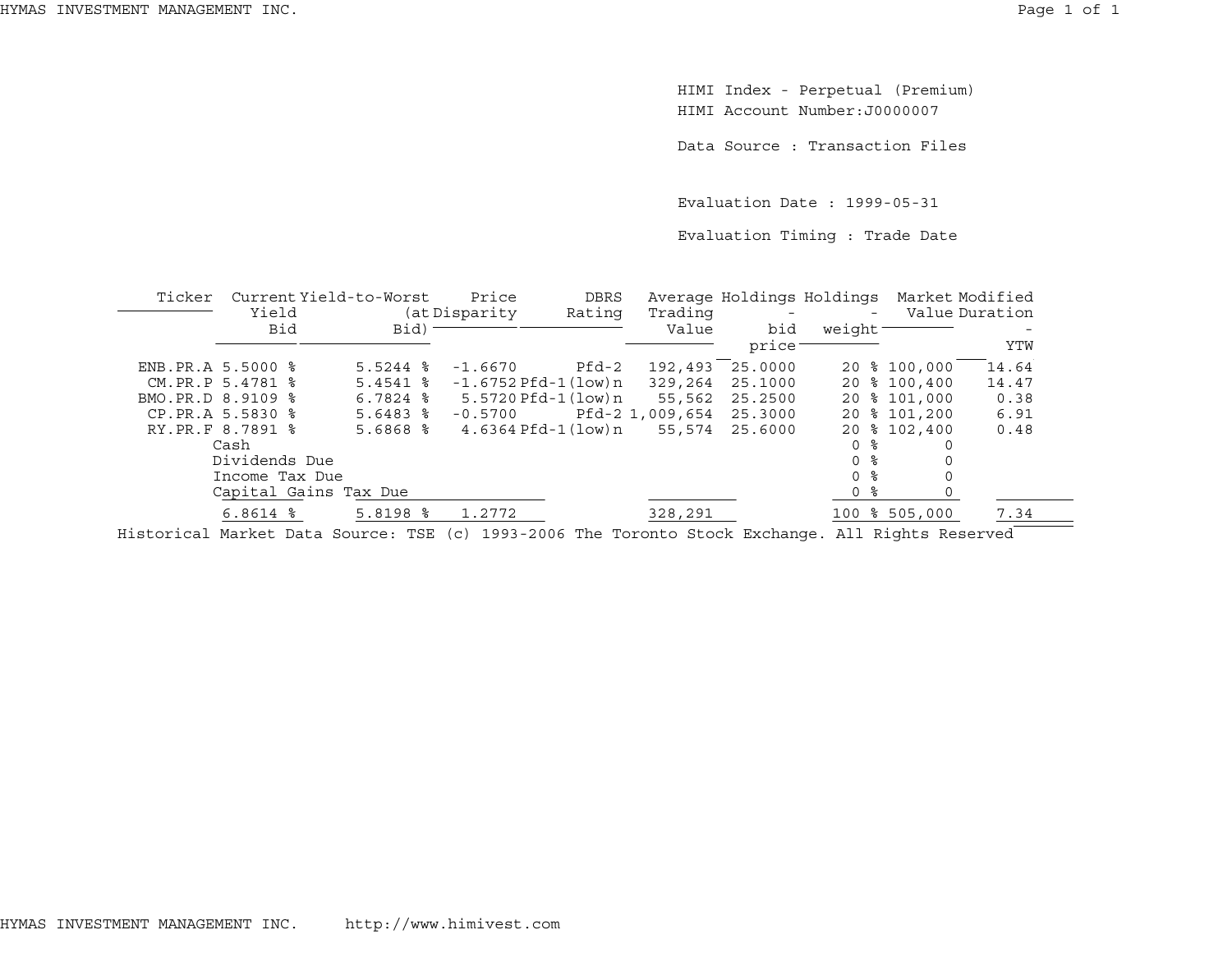HIMI Index - Interest Bearing HIMI Account Number:J0000006

Data Source : Transaction Files

Evaluation Date : 1999-05-31

Evaluation Timing : Trade Date

| Ticker           | Current Yield-to-Worst                                                                                                                                                                                                                  |  |                        |           | Price                                                                                                                                                                                                                                                                                                               | DBRS   |                  | Average Holdings Holdings Market Modified |                     |     |                |       |      |
|------------------|-----------------------------------------------------------------------------------------------------------------------------------------------------------------------------------------------------------------------------------------|--|------------------------|-----------|---------------------------------------------------------------------------------------------------------------------------------------------------------------------------------------------------------------------------------------------------------------------------------------------------------------------|--------|------------------|-------------------------------------------|---------------------|-----|----------------|-------|------|
|                  | Yield<br>Bid                                                                                                                                                                                                                            |  |                        | $Bid$ ) – | (at Disparity                                                                                                                                                                                                                                                                                                       | Rating | Trading<br>Value | bid<br>price                              | weight <sup>-</sup> |     | Value Duration |       | YTW  |
| TA.PR.A 7.5000 % |                                                                                                                                                                                                                                         |  | 7.5874 %               |           |                                                                                                                                                                                                                                                                                                                     |        |                  | 5.3909 Pfd-2 (high) 1,017,566 25.0000     |                     |     | 48 % 100,000   | 11.63 |      |
| SU.PR.A 8.4283 % |                                                                                                                                                                                                                                         |  | 7.7643 %               |           |                                                                                                                                                                                                                                                                                                                     |        |                  | 4.5456 Pfd-2(low) 1,982,862 26.8500       |                     |     | 52 % 107,400   |       | 3.88 |
|                  | Cash                                                                                                                                                                                                                                    |  |                        |           |                                                                                                                                                                                                                                                                                                                     |        |                  |                                           |                     |     |                |       |      |
|                  | Dividends Due                                                                                                                                                                                                                           |  |                        |           |                                                                                                                                                                                                                                                                                                                     |        |                  |                                           | 0 %                 |     |                |       |      |
|                  | Income Tax Due                                                                                                                                                                                                                          |  |                        |           |                                                                                                                                                                                                                                                                                                                     |        |                  |                                           | 0 %                 |     |                |       |      |
|                  | Capital Gains Tax Due                                                                                                                                                                                                                   |  |                        |           |                                                                                                                                                                                                                                                                                                                     |        |                  |                                           |                     | 0 % |                |       |      |
|                  | 7.9807 %                                                                                                                                                                                                                                |  | $7.6790$ $\frac{6}{5}$ |           | 4.9531                                                                                                                                                                                                                                                                                                              |        | 1,517,435        |                                           |                     |     | 100 % 207,400  |       | 7.61 |
| --               | $\mathcal{A}$ and $\mathcal{A}$ are the contract of the contract of the contract of the contract of the contract of the contract of the contract of the contract of the contract of the contract of the contract of the contract of the |  |                        |           | $\frac{1}{2}$ $\frac{1}{2}$ $\frac{1}{2}$ $\frac{1}{2}$ $\frac{1}{2}$ $\frac{1}{2}$ $\frac{1}{2}$ $\frac{1}{2}$ $\frac{1}{2}$ $\frac{1}{2}$ $\frac{1}{2}$ $\frac{1}{2}$ $\frac{1}{2}$ $\frac{1}{2}$ $\frac{1}{2}$ $\frac{1}{2}$ $\frac{1}{2}$ $\frac{1}{2}$ $\frac{1}{2}$ $\frac{1}{2}$ $\frac{1}{2}$ $\frac{1}{2}$ |        |                  |                                           |                     |     | _________      |       |      |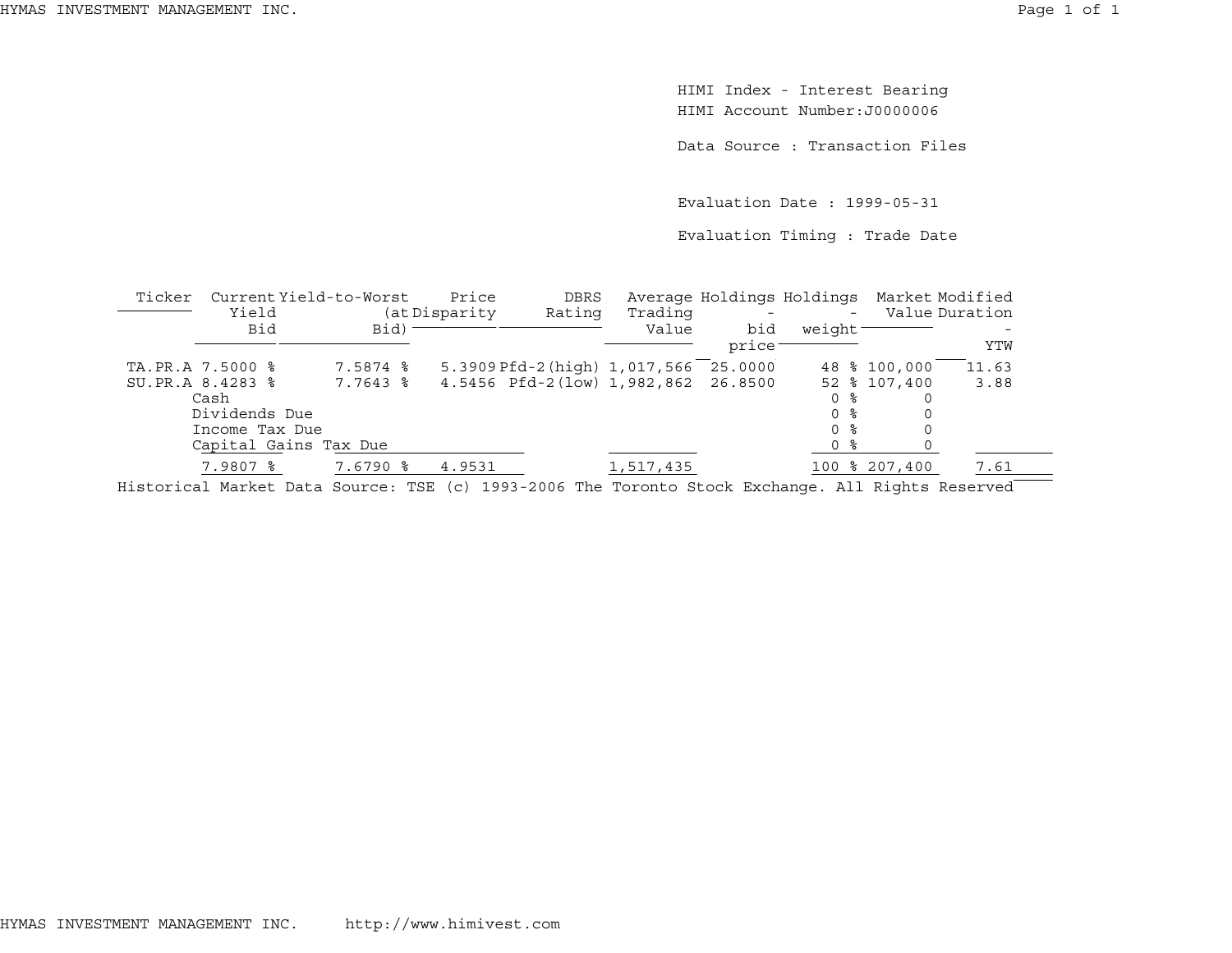HIMI Index - Split Share HIMI Account Number:J0000005

Data Source : Transaction Files

Evaluation Date : 1999-05-31

Evaluation Timing : Trade Date

| Ticker            |                   | Current Yield-to-Worst |                              |                         | Price DBRS Average Holdings Holdings |                     |               | Market Modified |
|-------------------|-------------------|------------------------|------------------------------|-------------------------|--------------------------------------|---------------------|---------------|-----------------|
|                   | Yield             |                        | (at Disparity Rating Trading |                         | <b>Contract Contract</b>             | $\sim$ 100 $\mu$    |               | Value Duration  |
|                   | Bid               | $Bid$ ) -              |                              | Value                   | bid                                  | weight <sup>-</sup> |               |                 |
|                   |                   |                        |                              |                         | price:                               |                     |               | YTW             |
| MUH.PR.A 5.6314 % |                   | $5.9573$ $\frac{6}{5}$ | -0.0246 Pfd-2                | 57,999                  | 14.6500                              |                     | 24 % 97,672   | 6.79            |
| CGI.PR.A 5.3254 % |                   | $5.2116$ $\frac{6}{5}$ | $-0.3306$ Pfd $-1$           | 33,519                  | 25.3500                              |                     | 25 % 101,400  | 7.34            |
|                   | CAC.PR.A 5.3150 % | $5.3288$ $\frac{8}{8}$ | -0.0932 Pfd-1                | 59,832                  | 25.4000                              |                     | 25 % 101,600  | 6.47            |
|                   | GT.PR.A 5.0769 %  | $4.5282$ 8             |                              | $-0.7519$ Pfd-2 273,168 | 16.2500                              |                     | 26 % 108,339  | 7.15            |
|                   | Cash              |                        |                              |                         |                                      | 0 %                 |               |                 |
|                   | Dividends Due     |                        |                              |                         |                                      | 0 ፦                 |               |                 |
|                   | Income Tax Due    |                        |                              |                         |                                      | 0 %                 |               |                 |
|                   |                   | Capital Gains Tax Due  |                              |                         |                                      | 0 %                 |               |                 |
|                   | $5.3301$ $8$      | $5.2378$ $\frac{6}{5}$ | $-0.3102$                    | 109,380                 |                                      |                     | 100 % 409,010 | 6.94            |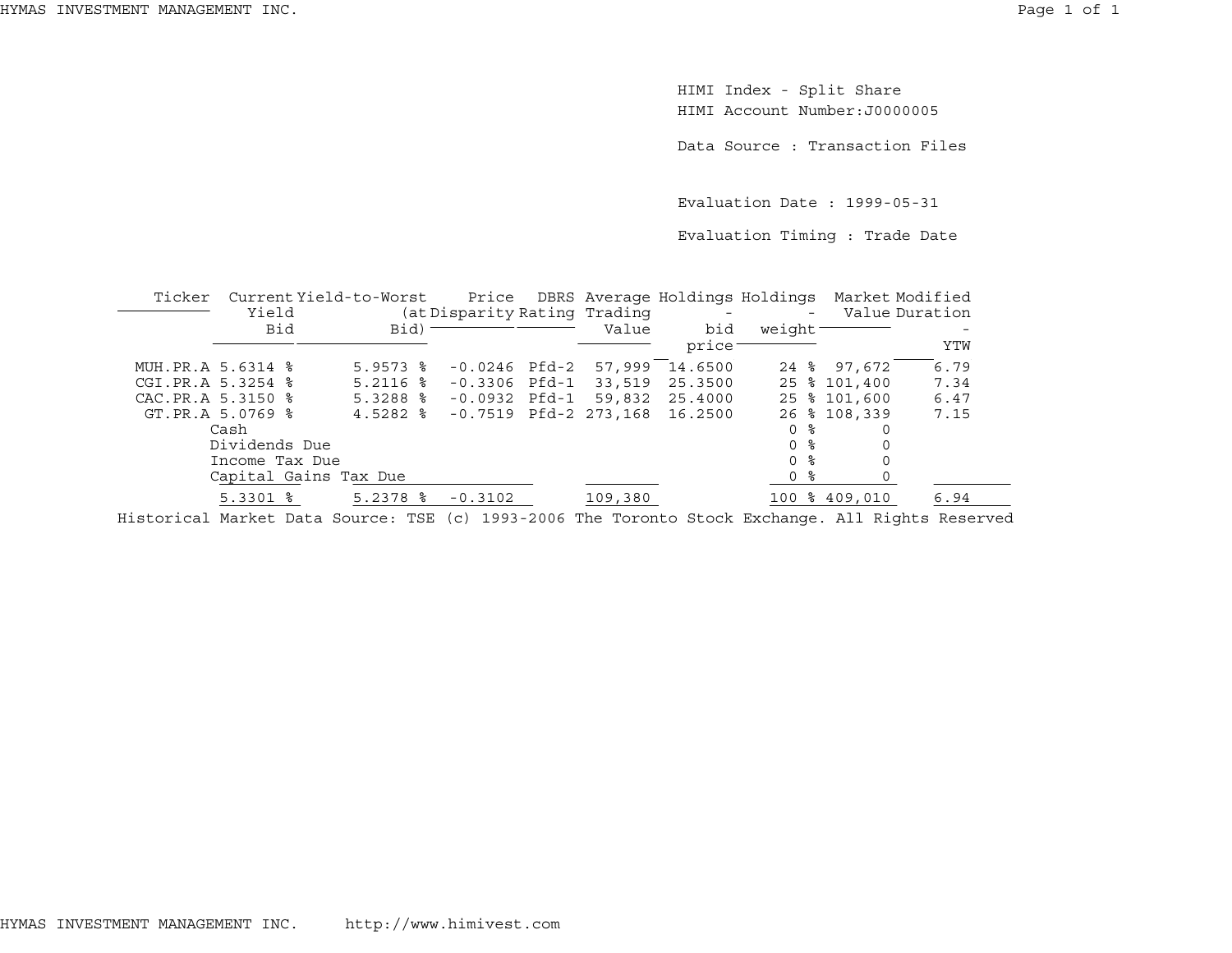HIMI Index - Op Ret HIMI Account Number:J0000004

Data Source : Transaction Files

Evaluation Date : 1999-05-31

Evaluation Timing : Trade Date

| Ticker              |               | Current Yield-to-Worst | Price         |                                   |                | DBRS Average Holdings Holdings |                     |           | Market Modified |
|---------------------|---------------|------------------------|---------------|-----------------------------------|----------------|--------------------------------|---------------------|-----------|-----------------|
|                     | Yield         |                        | (at Disparity |                                   | Rating Trading | $\overline{\phantom{a}}$       |                     |           | Value Duration  |
|                     | Bid           | Bid) <sup>-</sup>      |               |                                   | Value          | bid                            | weight <sup>-</sup> |           |                 |
|                     |               |                        |               |                                   |                | price <sup>-</sup>             |                     |           | YTW             |
| GWO.PR.E 4.7284 %   |               | 4.8860 %               |               | $-1.1191$ Pfd $-1$ (low)n 715,914 |                | 24.8500                        | 3%                  | 99,400    | 10.48           |
| RY.PR.K 4.6813 %    |               | 4.6843 %               | $-0.0859$     | Pfd-1(low) 336,629                |                | 25.1000                        | 3                   | \$100,400 | 7.45            |
| BMO.PR.I 4.7123 %   |               | 4.6804 %               |               | $-0.2572$ Pfd $-1$ (low)n 244,778 |                | 25.2000                        | 3                   | \$100,800 | 7.61            |
| GWO.PR.D 4.9407 %   |               | 4.8645 %               |               | $0.4539$ Pfd-1 $(low)n$           | 58,853         | 25.3000                        | 3                   | \$101,200 | 4.90            |
| PWF.PR.D 5.1181 %   |               | $5.1101$ %             |               | $-1.1798$ Pfd $-1$ (low)n         | 78,426         | 25.4000                        | 3                   | \$101,600 | 9.60            |
| BMO.PR.G 4.7244 %   |               | 4.6158 %               |               | $-0.8162$ Pfd $-1$ (low)n         | 88,888         | 25.4000                        | 3                   | \$101,600 | 7.28            |
| IPS.PR.A 5.3816 %   |               | $5.0990$ %             | 1.3416        | Pfd-2(low) 471,886                |                | 25.5500                        | 3                   | \$102,200 | 4.50            |
| TAU.PR.T 8.1395 %   |               | $-35.1272$ %           | 3.2831        | $Pfd-1 (low)$                     | 53,038         | 25.8000                        | 3                   | \$103,200 | 0.09            |
| CM.PR.R 4.7892 %    |               | 4.7199 %               |               | $-2.0277$ Pfd-1(low)n 152,525     |                | 25.8500                        | 3                   | \$103,400 | 10.04           |
| CM.PR.N 5.1629 %    |               | 4.7381 %               |               | $-0.7014$ Pfd $-1$ (low)n         | 51,844         | 26.4000                        | 3                   | \$105,600 | 4.73            |
| BMO.PR.F 5.2377 %   |               | 4.6492 %               |               | 0.0000 Pfd-1(low)n 421,302        |                | 26.5000                        | 3                   | \$106,000 | 4.61            |
| BCE.PR.P 6.0038 %   |               | 4.4254 %               |               | $0.5437$ Pfd-2(high)              | 82,322         | 26.6500                        | 3                   | \$106,600 | 2.81            |
| CM.PR.L 5.5626 %    |               | 4.9077 %               |               | $-0.0382$ Pfd $-1$ (low)n         | 40,320         | 26.7500                        | 3                   | \$107,000 | 5.83            |
| NA.PR.I 6.0634 %    |               | 4.6881 %               | 0.0432        | Pfd-2n                            | 30,777         | 26.8000                        | 3                   | \$107,200 | 2.75            |
| CM.PR.M 5.2724 %    |               | 4.6898 %               |               | $-0.5617$ Pfd $-1$ (low)n         | 63,630         | 26.8000                        | 3                   | \$107,200 | 6.55            |
| CM.PR.K 6.4220 %    |               | $3.8473$ $8$           |               | $0.0000$ Pfd-1 $(low)$ n          | 55,691         | 27.2500                        | 3                   | \$109,000 | 1.42            |
| RY.PR.J 6.4781 %    |               | 4.7682 %               |               | 0.5531 Pfd-1(low)n 105,843        |                | 27.4000                        | 3                   | \$109,600 | 3.86            |
| BMO.PR.E 8.2117 %   |               | $3.3724$ $8$           |               | $0.0000$ Pfd-1 $(low)$ n          | 57,634         | 27.4000                        | 3                   | \$109,600 | 1.62            |
| BNS.PR.I 5.4645 %   |               | 4.5048 %               |               | $-0.4072$ Pfd $-1$ (low)n 106,286 |                | 27.4500                        | 3                   | \$109,800 | 5.84            |
| LON.PR.D 6.5927 %   |               | 4.6016 %               |               | $0.3443$ Pfd-1(low)n              | 44,210         | 27.5000                        | 3                   | \$110,000 | 3.14            |
| CFS.PR.B 6.6594 %   |               | 4.4628 %               |               | $0.3274$ Pfd-2 $(high)$ n         | 49,743         | 27.6000                        | 3                   | \$110,400 | 3.22            |
| LON. PR. E 6.5217 % |               | 4.4321 %               |               | $0.1913$ Pfd-1(low)n              | 37,468         | 27.6000                        | 3                   | \$110,400 | 3.14            |
| BNS.PR.E 6.4432 %   |               | 3.9137 %               |               | $0.0773$ Pfd-1 $(low)n$           | 61,738         | 27.7500                        | 3                   | \$111,000 | 3.03            |
| RY.PR.H 8.0357 %    |               | 3.9827 %               |               | $0.0000$ Pfd-1 $(low)$ n          | 47,248         | 28.0000                        | 3                   | \$112,000 | 2.24            |
| BNS.PR.H 6.0286 %   |               | 4.5619 %               |               | $-0.1212$ Pfd-1(low)n             | 74,915         | 28.0000                        | 3                   | \$112,000 | 3.51            |
| BNS.PR.F 6.2500 %   |               | 4.0037 %               |               | $-0.4878$ Pfd $-1$ (low)n         | 46,167         | 28.4000                        | 3                   | \$113,600 | 2.91            |
| BNS.PR.G 6.1620 %   |               | 4.2476 %               |               | $-0.3803$ Pfd-1(low)n             | 57,367         | 28.4000                        | 3                   | \$113,600 | 3.31            |
| GWO.PR.B 6.5483 %   |               | 3.7131 %               |               | $-0.1092$ Pfd-1(low)n             | 29,064         | 28.4500                        | 3                   | \$113,800 | 3.14            |
| TD.PR.H 6.2281 %    |               | $3.6410$ $8$           |               | $-0.7615$ Pfd $-1$ (low)n         | 49,667         | 28.5000                        | 3                   | \$114,000 | 2.71            |
| LB.PR.C 6.7045 %    |               | 4.8075 %               | $-0.3692$     | $Pfd-2 (low)$                     | 30,593         | 28.9000                        | 3                   | \$115,600 | 3.40            |
| GWO.PR.C 6.5918 %   |               | $3.7627$ $\frac{8}{5}$ |               | $-0.6916$ Pfd $-1$ (low)n         | 33,629         | 29.4000                        | 4                   | \$117,600 | 3.01            |
|                     | Cash          |                        |               |                                   |                |                                | ႜ<br>$\mathbf 0$    | 0         |                 |
|                     | Dividends Due |                        |               |                                   |                |                                | နွ<br>$\Omega$      | $\Omega$  |                 |
|                     |               |                        |               |                                   |                |                                |                     |           |                 |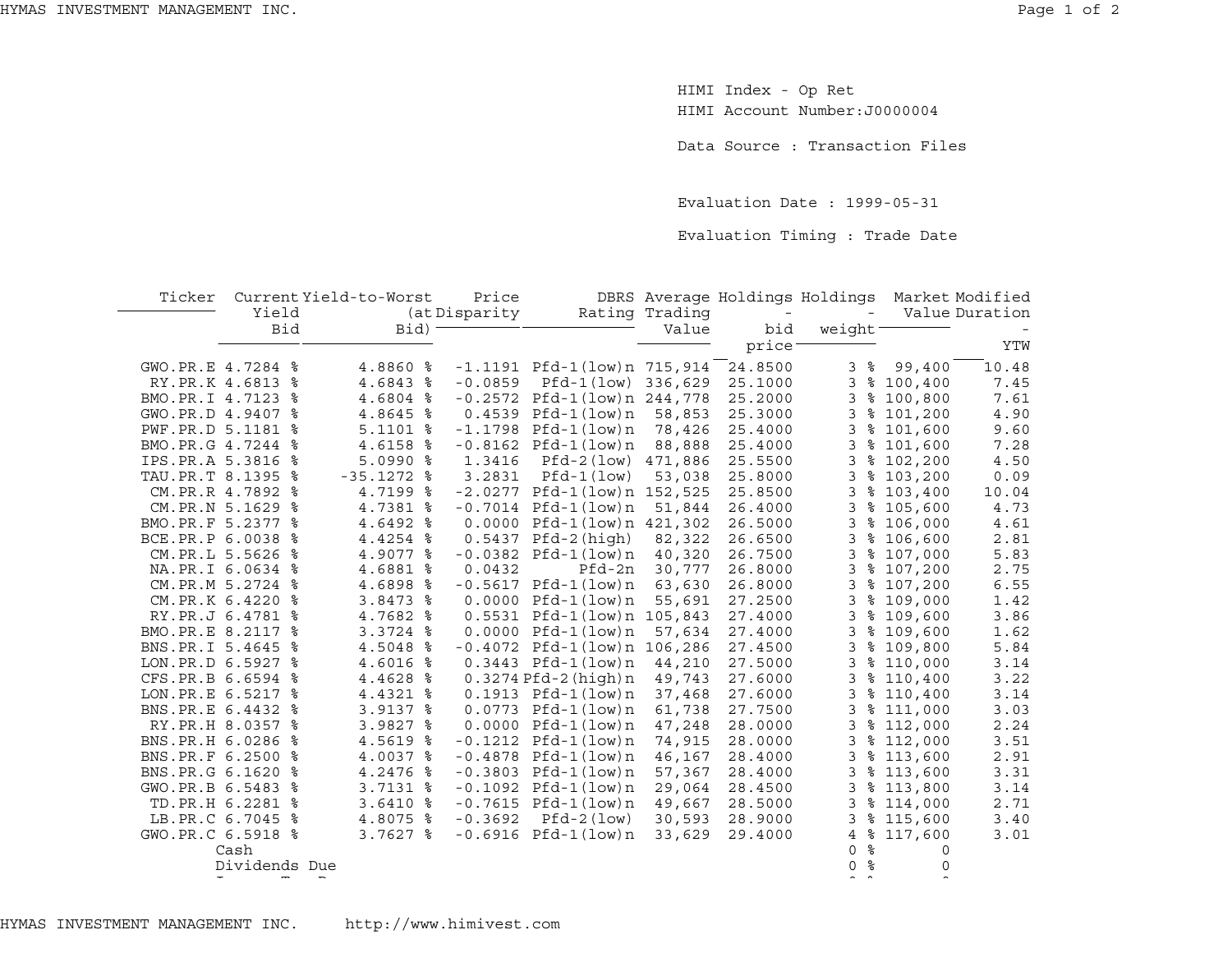| Ticker | Current Yield-to-Worst<br>Yield<br>Bid                                                           | Bid)                  | Price<br>(at Disparity |           | Rating Trading<br>Value | bid<br>price: | DBRS Average Holdings Holdings Market Modified<br>$\overline{\phantom{a}}$<br>weight |            | Value Duration  | YTW |      |
|--------|--------------------------------------------------------------------------------------------------|-----------------------|------------------------|-----------|-------------------------|---------------|--------------------------------------------------------------------------------------|------------|-----------------|-----|------|
|        | Income Tax Due                                                                                   | Capital Gains Tax Due |                        |           |                         |               |                                                                                      | 0 %<br>0 % |                 |     |      |
|        | $6.0224$ $\frac{8}{3}$                                                                           |                       | $3.2123$ $8$           | $-0.0980$ |                         | 117,866       |                                                                                      |            | 100 3, 345, 400 |     | 4.40 |
|        | Historical Market Data Source: TSE (c) 1993-2006 The Toronto Stock Exchange. All Rights Reserved |                       |                        |           |                         |               |                                                                                      |            |                 |     |      |